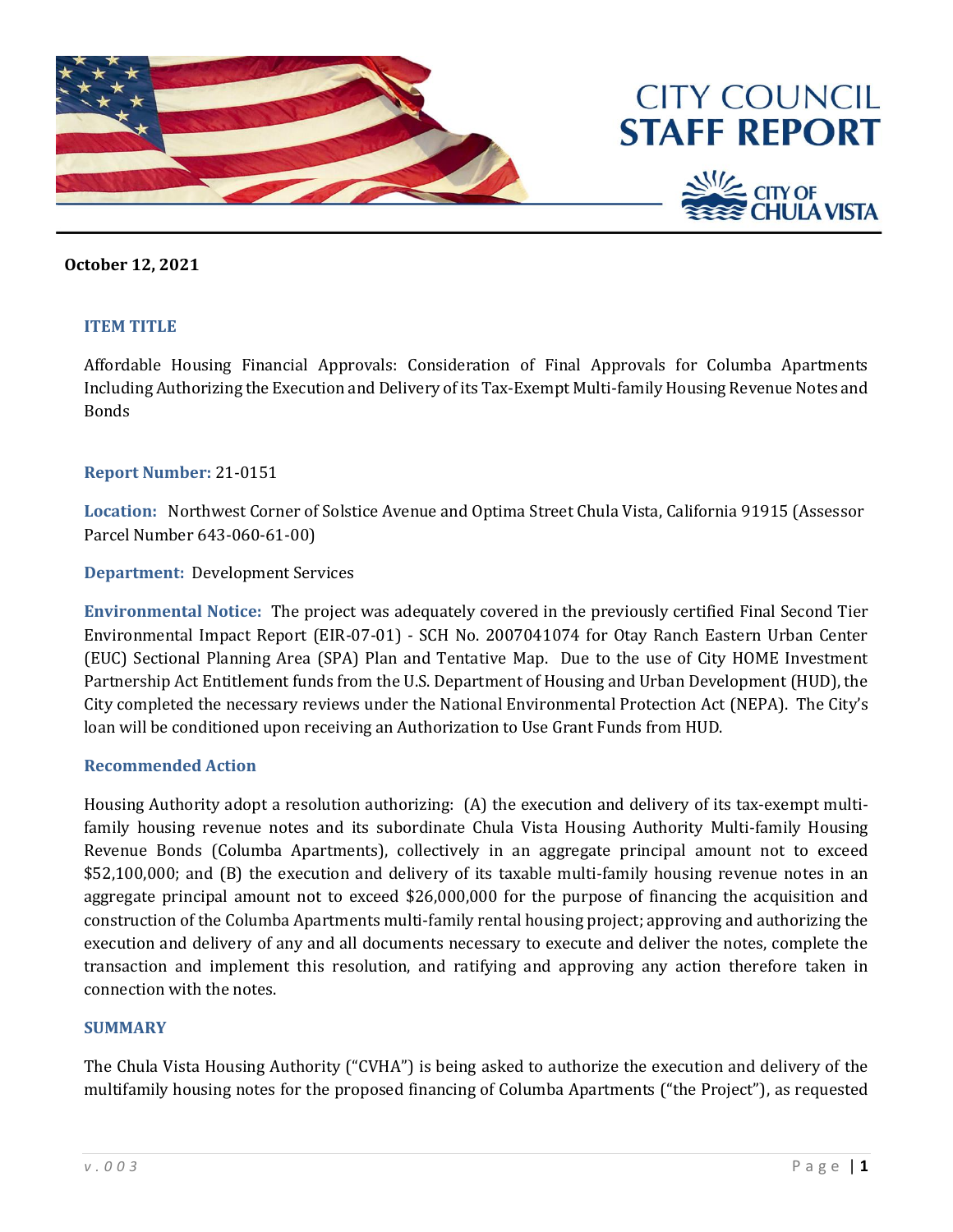by Chelsea Investment Corporation ("Project Sponsor") on behalf of Millenia II CIC, LP. The Project received a Private Activity Bond Allocation of \$52,100,000 from the California Debt Limit Allocation Committee ("CDLAC") on April 28, 2021, to finance the Project.

Tonight's action provides final approval of the financial package and constitutes final action by the Housing Authority in authorizing the Project.

## **ENVIRONMENTAL REVIEW**

The Development Services Director has reviewed the proposed project for compliance with the California Environmental Quality Act (CEQA) and has determined that the Project was adequately covered in previously certified Final Second Tier Environmental Impact Report (EIR 07-01) – SCH No. 2007041074 for Otay Ranch Eastern Urban Center (EUC) Sectional Planning Area (SPA) Plan and Tentative Map. Therefore, no further CEQA review or documentation is necessary.

The City's federal HOME funds will also be a source of financial assistance. Therefore, as required by the federal entitlement funds, the project was reviewed under the National Environmental Protection Act ("NEPA") resulting in a Finding of No Significant Impact. Funding of the loan will be conditioned upon receiving the Authorization to Use Grant Fund from HUD.

## **BOARD/COMMISSION/COMMITTEE RECOMMENDATION**

On April 11, 2021, the Housing Advisory Commission voted (4-0) to recommend the approval of the project.

## **DISCUSSION**

On January 9, 2021, at a public hearing held in compliance with Section 147(f) of the Internal Revenue Service Code of 1986, reflecting the Tax Equity and Fiscal Responsibility Act of 1982 ("TEFRA"), the Chula Vista City Council (via CC Resolution No. 2021-012 and CVHA Resolution No. 2021-001) approved the use of multifamily housing revenue notes, to be issued by the CVHA, to finance the new construction and operation of the Project located at northwest corner of Solstice Avenue and Optima Street (Attachment 1). An application was submitted to the CDLAC, the State bonding authority, and to the California Tax Credit Allocation Committee ("CTAC") for the companion tax credits.

Subsequently on April 28, 2021, the Project received a 2021 State Ceiling on Qualified Private Activity Bonds Allocation in the amount of \$52,100,000 (the "Allocation"), pursuant to CDLAC Resolution No. 21-134. Additionally, the Project received a Preliminary Reservation Letter from the California Tax Credit Allocation Committee ("CTCAC") for federal and state tax credits. The bond allocation and tax credit contributions will be used to substantially finance the Project. The City and Authority were advised on this matter by a financing team consisting of Stradling Yocca Carlson & Rauth, as special counsel and bond counsel (together, "Special Counsel") and Ross Financial as Financial Advisor.

Staff requests that the CVHA approve, in substantial final form, all documents related to the execution and delivery of the notes and bonds to finance the Project. The Project will assist the City in meeting its Regional Housing Need Allocation (RHNA) set asides in providing units for extremely low, very low, and low-income households in satisfaction of the City's General Plan 2021-2029 Housing Element. The City Council has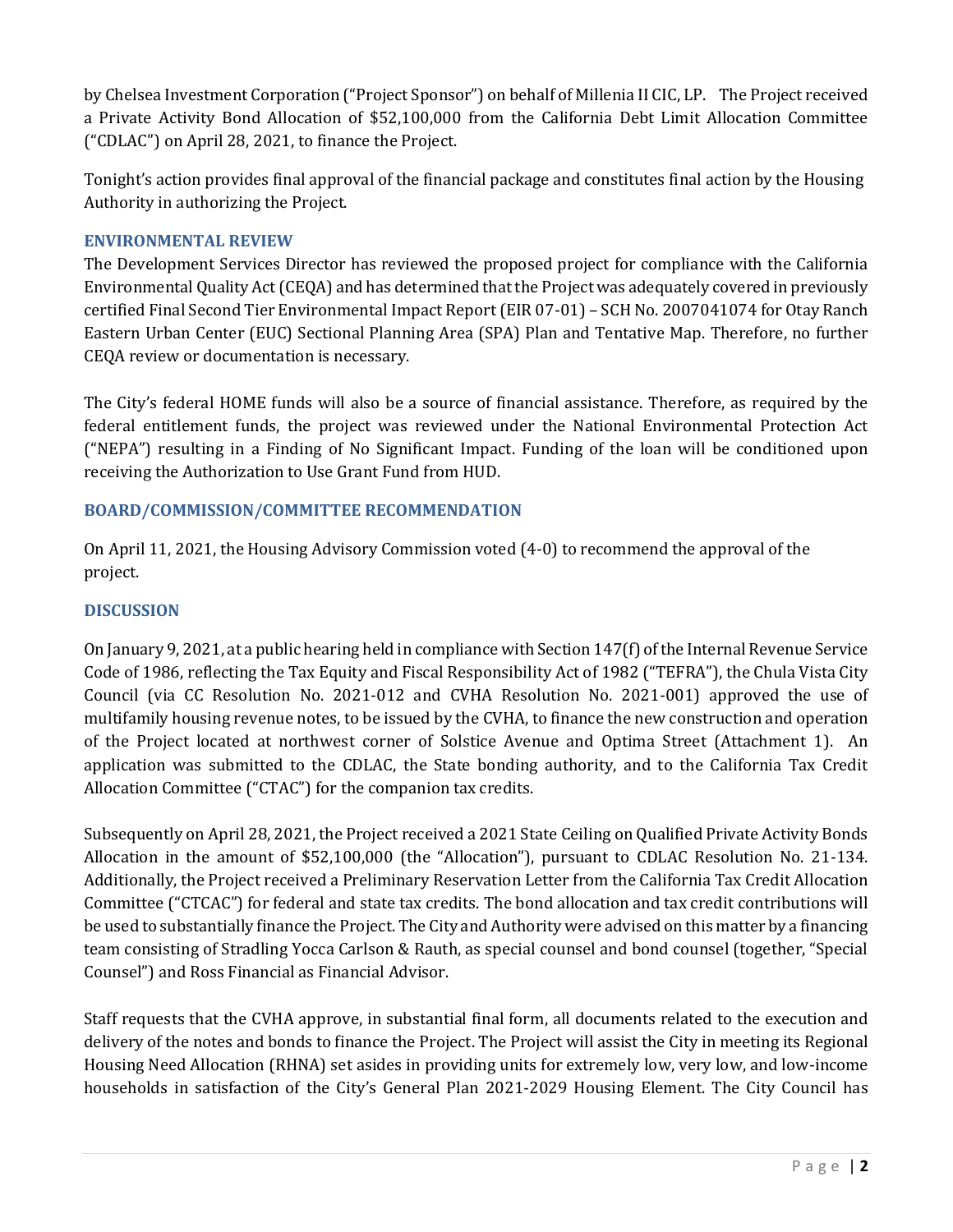authorized the Project via CVHA Resolution 2021-004 and Council Resolution 2021-182, the execution of a companion loan documents that includes the City's Declaration of Covenants, Conditions, and Restrictions (CC&Rs) that restrict occupancy of the Project.

Resolutions, the note, and bond documents presented for the Council's and CVHA's consideration have been prepared by Stradling Yocca Carlson & Rauth, serving as Special Counsel for the City of Chula Vista and CVHA.

# **The Development Team**

The Project is being developed by Chelsea Investment Corporation ("CIC"), a for-profit affordable housing developer (the "Project Sponsor"), who has developed several projects in Chula Vista, primarily in eastern Chula Vista to satisfy various developers' Balanced Communities Affordable Housing obligations, including: Teresina Apartments, Rancho Buena Vista, Villa Serena Senior Apartments, the Landings I and II, Duetta Apartments and Volta Senior Apartments. CIC has over 11,000 units in its portfolio. The company has a strong experienced team of professionals. CIC has successfully managed low-income housing units for over 30 years. CIC is a qualified developer and has demonstrated on going desire and commitment to partner with the City in the development of another affordable housing project.

At bond closing, a limited partnership, Millenia II, CIC, LP, will enter into agreements and project documents to construct, maintain, and operate the Project as the owner and borrower of the bond proceeds. Pacific Southwest Community Development Corporation ("PSCDC") will serve as the Managing General Partner and CIC Millenia II, LLC will serve as the Administrative General Partner of Millenia II CIC, LP. A summary of the project team is listed in Table 1 below.

| <b>Table 1 - Development Team Summary</b>  |                     |                                                  |  |  |  |  |
|--------------------------------------------|---------------------|--------------------------------------------------|--|--|--|--|
| Role                                       | <b>FIRM/CONTACT</b> |                                                  |  |  |  |  |
| Ownership                                  |                     | Millenia II, CIC, LP                             |  |  |  |  |
| <b>Managing Partner</b>                    | 0.005%              | <b>PSCDC</b>                                     |  |  |  |  |
| <b>Administrative General Partner</b>      | $1.005\%$           | CIC Millenia II, LLC                             |  |  |  |  |
| <b>Tax Credit Investor/Limited Partner</b> | 98.99 %             | Raymond James HOF 71-Millenia II CIC, LLC ("RJ") |  |  |  |  |
| <b>Property Management</b>                 |                     | CIC Management, Inc.                             |  |  |  |  |
| <b>Lender/Note Purchaser</b>               |                     | Citibank                                         |  |  |  |  |
| Architect                                  |                     | Joseph Wong AIA Design Associates ("JWDA")       |  |  |  |  |

The Project Sponsor will be responsible for managing the construction of the property through completion and cost certification, with a general contractor overseeing construction. CIC will also be responsible for preparation of annual property-specific budgets, marketing, leasing, overseeing property management and maintenance, income-qualification of residents, annual reporting to investor and lender, payments to lenders and provide resident services. ConAm Property Management will serve as the day-to-day property manager.

# **The Project**

The Project will be built within the Millenia master planned community in eastern Chula Vista. The Project envisions a total of 200 units, with 198 affordable to extremely low, very low- and low-income households and 2 units for the onsite resident managers. The unit mix will consist of 56 one-bedroom units, 86 two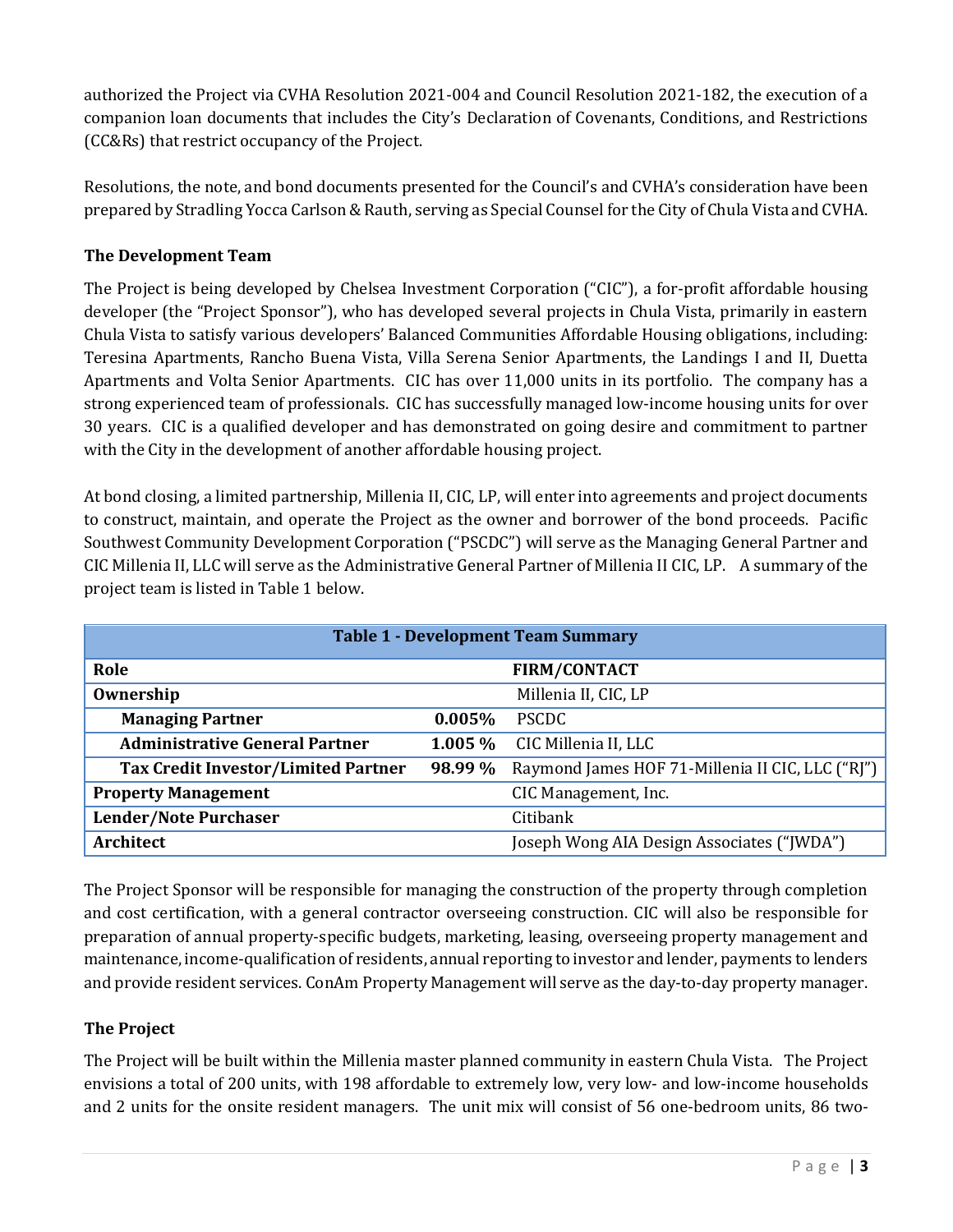bedroom units and 58 three-bedroom units. One two-bedroom and one three-bedroom units will be reserved for onsite resident managers. Project amenities include a computer lab/lounge, laundry facilities, community room, onsite leasing/ property management office, landscaped courtyards, two tot lots, bocce ball area, four barbeque areas with shaded structures, and two community gardens. The Project will also provide units that are accessible to persons with disabilities.

The Project is ideally located for the convenience of residents. Located in the urban heart of Otay Ranch, the Project will be near retail, employment, residential, civic, and cultural uses. The Project is within comfortable walking and biking distance to recreational opportunities and neighborhood services and has direct access to public transportation.

Nearby amenities and services are located:

- Less than 0.5 miles from grocery store and other shopping;
- Less than 0.5 miles from a community park; and
- Adjacent to the Bus Rapid Transit

Total Project costs for both acquisition and construction are estimated at \$102.8 million, as more fully described in Table 2.

|                            | <b>Total Estimated Costs</b> | <b>Estimated Costs per Unit</b> |  |
|----------------------------|------------------------------|---------------------------------|--|
| <b>Acquisition Costs</b>   | \$14,500,000                 | \$72,500                        |  |
| Hard Costs and Soft Costs  | \$88,336,787                 | \$441,684                       |  |
| <b>TOTAL COSTS</b>         | \$102,836,787                | \$514,184                       |  |
| TOTAL Dwelling Units (DUs) | 200                          |                                 |  |

### **Table 2** - **Estimated Costs and Key Performance Indicators**

# **Income & Rent Restrictions**

For bond financing, Section 142 (d) of the Internal Revenue Code requires either a minimum of 20 percent of the rental units in the Project be available for occupancy by very low-income persons or families whose income does not exceed 50 percent of the area median income (AMI) for the San Diego Primary Metropolitan Statistical Area, or alternatively, at least 40 percent of the rental units are required to be available for occupancy by low-income persons or families whose income does not exceed 60 percent of the AMI. The units are made available at affordable rents established by the applicable State law.

The Project will exceed the affordability requirements of bond financing with 198 of the 200 units of the Project to be restricted as affordable for very low- and low-income households, with two units reserved for the resident managers, as reflected in Table 3. The Project proposes to maintain the income and rent restrictions for 55 years from the effective date of the bond financing agreements. These income and rent restrictions will be outlined within the bond regulatory agreement to be recorded against the property and shall be in compliance with the [CDLAC Committee Regulations](https://www.treasurer.ca.gov/cdlac/regulations/20190201.pdf) and the Low Income Housing Tax Credit program as set forth in Section 42 of the Internal Revenue Code in 1986, as amended ("LIHTC"). The 2021 San Diego County Area Medium Income ("AMI") is \$95,100.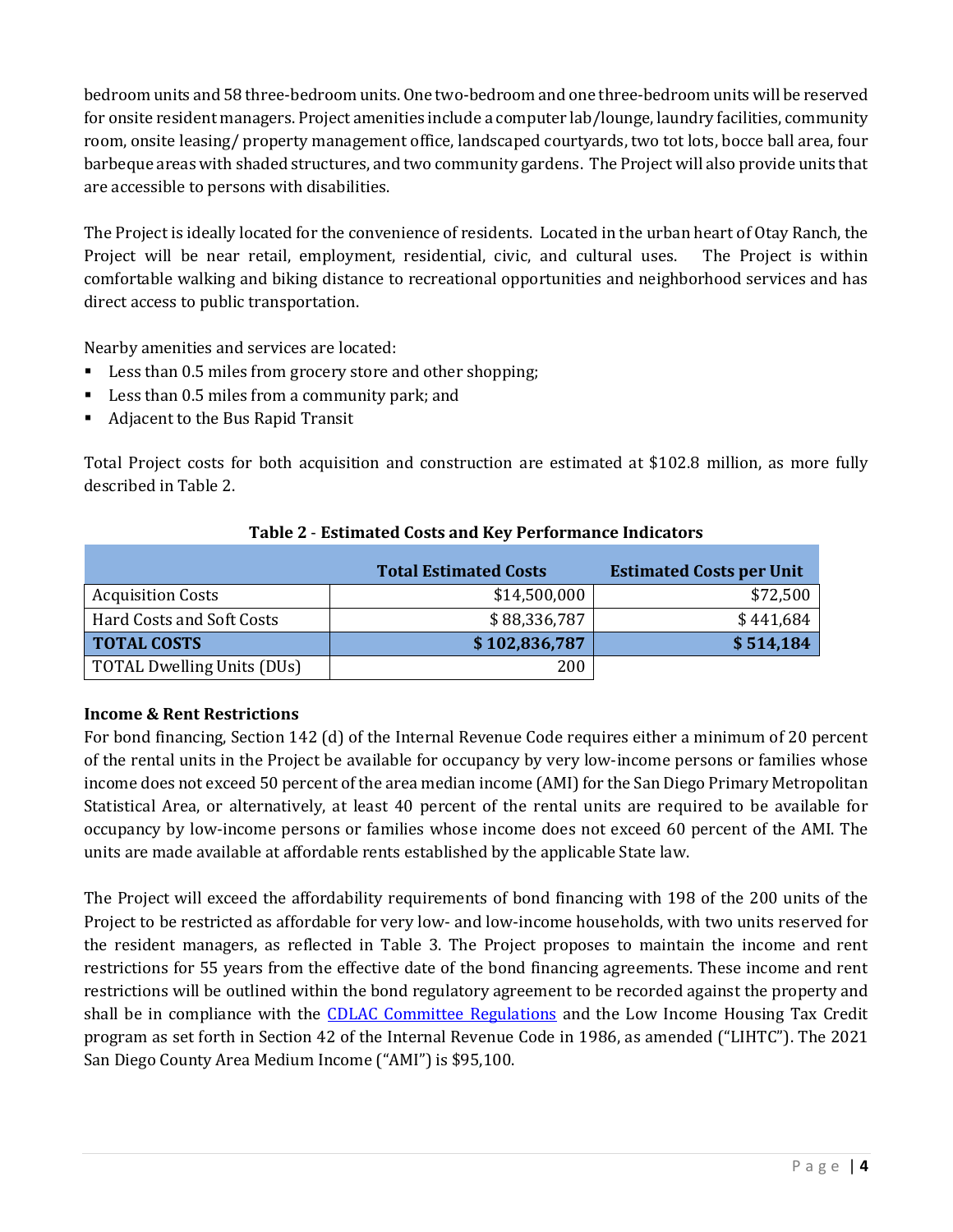## **Unit and Affordability Mix**

| Columba            | <b>Unit Mix</b> | <b>30% AMI</b> | 50% AMI* | 60% AMI* |
|--------------------|-----------------|----------------|----------|----------|
| 1 Bedroom/1 Bath   | 56              | 6              | 6        | 44       |
| 2 Bedroom/1 Bath   | 86*             | 9              | 9        | 67       |
| 3Bedroom/2Bath     | $58*$           | 6              | 6        | 45       |
| <b>Total Units</b> | 200             | 21             | 21       | 158      |

The unit mix and affordability restrictions for the Project are anticipated as shown below:

*\*Includes 1 manager's unit in each unit type that are unrestricted. Manager's units are not subject to affordability restrictions*

Compliance with the income and rent restrictions will be subject annually to a regulatory audit and annual tax credit certification. Compliance with strict property management policies and procedures will ensure that income and rent restrictions will be maintained for the full 55-year compliance period.

## **Financing**

The Tax-Exempt and Taxable Multi-Family Revenue Notes and Bonds and Low-Income Housing Tax Credit financing will support the majority of the estimated \$102,836,786 total development cost of the Project. The Project Sponsor has requested the CVHA consider the issuance of one tax-exempt Note and one series of taxexempt Bonds with a total aggregate principal not to exceed \$52.1 million and a taxable note in the amount not to exceed \$26 million. Citibank, N.A. ("Citi") will be the lender/purchaser of the tax-exempt and taxable notes and provide a construction-converting-to-permanent loan (Tax-Exempt Series). Subordinate Bonds will also be issued to finance the costs of acquisition, constructing, and equipping the Project; the Subordinate Bonds will be purchased by a fund created by principals at Chelsea.

The Project Sponsor is receiving \$4,830,308 in annual Low-Income Housing Tax Credits for the next 10 years and \$4,999,996 in state credits over a four-year period. Raymond James will be the Tax Credit Investor.

The balance of the needed funds for construction and permanent financing of the Project is provided by a deferred developer fee and a seller carryback loan. Financial assistance from the City and CVHA was approved on August 24, 2021 and includes \$2 million from the City's HOME Investment Partnership Act Entitlement funds from HUD and \$1 million from the Successor Housing Agency's Low- and Moderate-Income Housing Fund. A summary of the estimated sources and uses submitted by the Project Sponsor is provided in Attachment 2**.**

# Financial Advisor's Feasibility Analysis

Ross Financial is the CVHA's Financial Advisor for this transaction. After evaluating the terms of the proposed financing and the public benefits to be achieved, it is the Financial Advisor's recommendation that the CVHA proceed with execution and delivery of the notes. The Financial Advisor's analysis and recommendation is included as Attachment 3.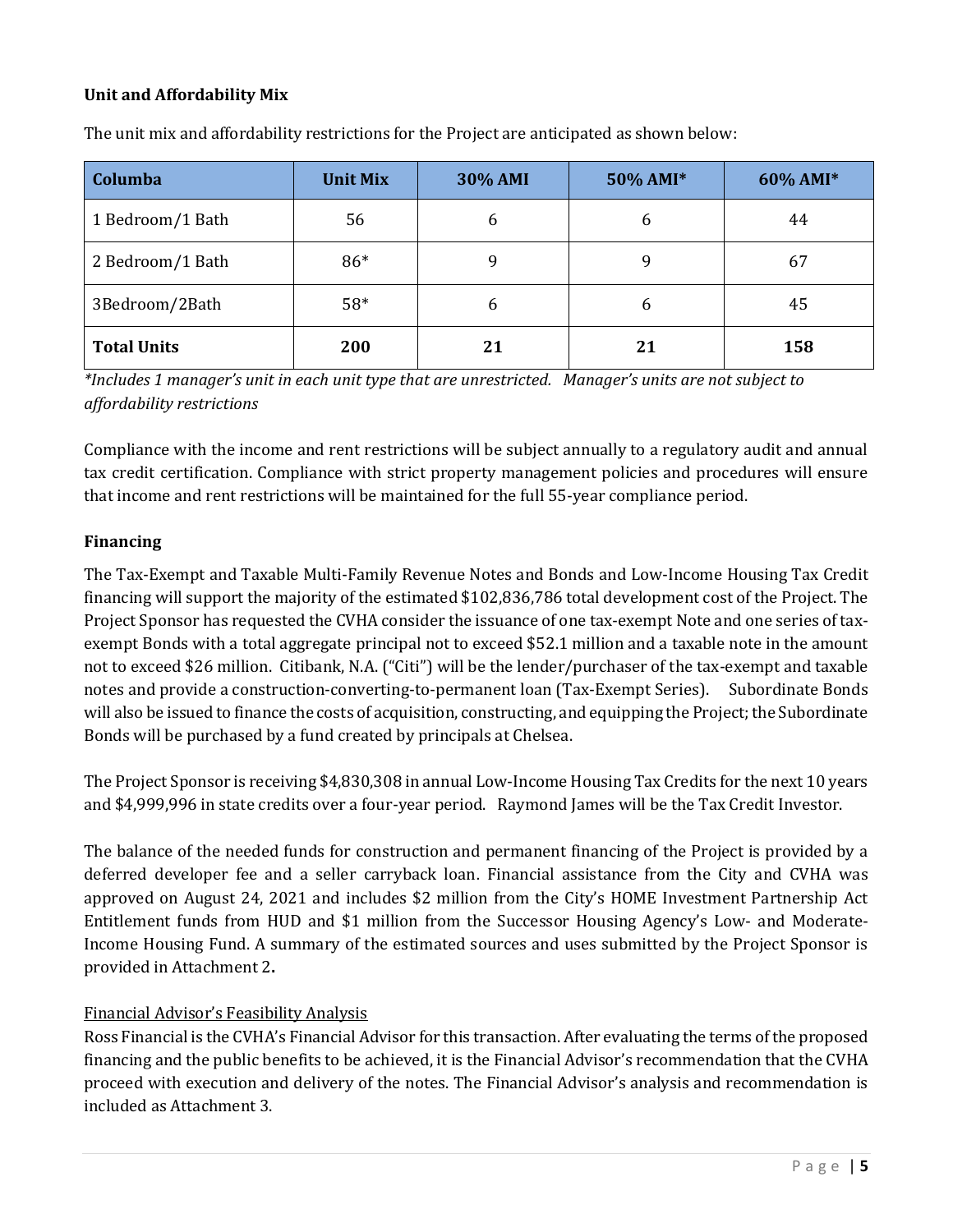## **Bond Structure**

The CVHA is being asked to authorize the execution and delivery of its tax-exempt multifamily housing revenue notes and issue its subordinate CVHA multi-family housing revenue bonds in an aggregate principal amount not to exceed \$52.1 million and to authorize the execution and delivery of its taxable multifamily housing revenue notes in an aggregate principal not to exceed \$26 million to finance acquisition and development costs. Citibank, N.A (Citi) has committed to provide tax-exempt and taxable construction and permanent financing for the Project and will be purchaser of the notes which will be held by Citi or another affiliate of Citi (the taxable and tax-exempt notes are collectively the "Notes"). The subordinate bond ("Subordinate Bond") will be purchased by CIC Opportunities Fund III, LLC, a California limited liability company (Seller of the Property). Raymond James Tax Credit Housing Opportunity Fund, Inc. is also providing financing through the purchase of tax credits. The Subordinate Bond will be subordinate to the Notes.

The Notes and the Subordinate Bond will meet all requirements of the CVHA's Multifamily Housing Revenue Bond Program and will fully comply with the City bond disclosure policies.

At this time, the Housing Authority is being asked to approve in substantial final form all documents related to the execution and delivery of the notes and bonds. Note and bond documents presented for the CVHA's consideration have been prepared by Stradling Yocca Carlson & Rauth, serving as Special Counsel to the CVHA.

These documents are listed below:

- The *Bond Regulatory Agreement and Declaration of Restrictive Covenants* specifies the regulations for the use and operation of the Project (Attachment 4).
- The Borrower *Loan Agreement* specifies the terms and conditions of the Loan financing for the Project (see Attachment 5).
- The *Funding Loan Agreement* describes the terms and conditions between the Issuer and the Funding Lender for advancing funds and application of these for the purpose of funding a loan to the Borrower (Attachment 6).
- The *Subordinate Indenture* describes the terms and conditions under which the Issuer will issue the series of bonds subordinate to the governmental lender notes described in the Funding Loan Agreement (Attachment 7).
- The *Subordinate Loan Agreement* provides the terms and conditions under which the proceeds of the junior bonds will be advanced to the Borrower for the purpose of funding the subordinate loan to the Borrower (Attachment 8).
- The *Subordinate Bond Purchase Agreement* provides the terms and conditions whereby the subordinate bonds will be privately purchased by CIC Opportunities Fund III LLC, a California limited liability company (Attachment 9).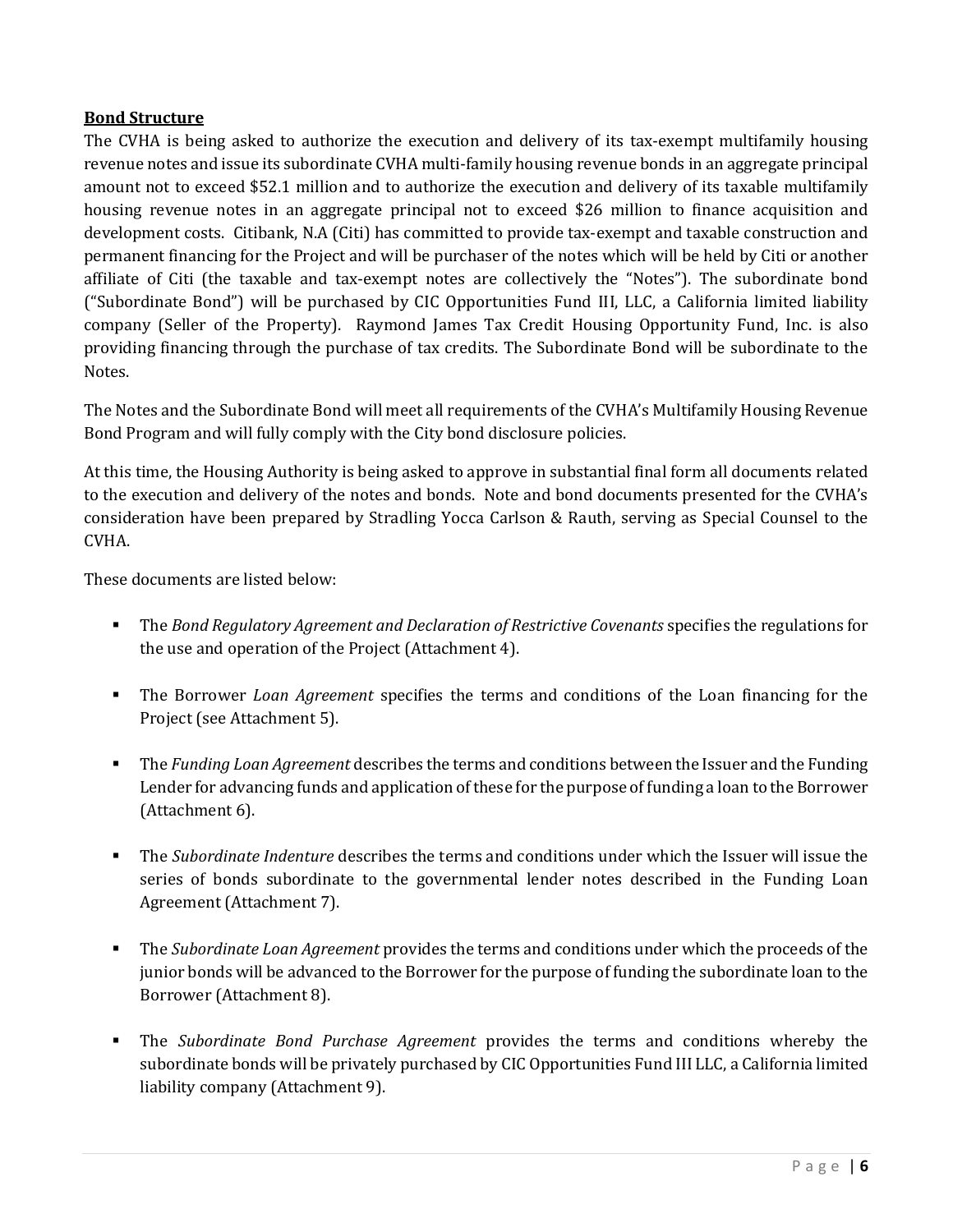## **2021-2029 Housing Element**

With the execution and recordation of a Deed of Trust and a Declaration of Covenants, Conditions, and Restrictions ("CC&Rs"), the Project will provide 200 units (includes 2-exempt manager's units) within the Project to be operated as affordable rental housing for extremely low, very-low and low-income households and will count towards the City's Regional Housing Need obligations of the 2021-2029 Housing Element.

### Financial Disclosure

Government Code Section 5852.1 requires that the governing body of a public body obtain and disclose certain information about a financing, including conduit revenue obligations, prior to authorizing the issuance of bonds with a term of greater than 13 months. Such information is to be based on good faith estimates of the following information made available in a meeting open to the public. Attachment 10, Public Disclosures Relating to Conduit Revenue Obligations, satisfies this requirement.

### **DECISION-MAKER CONFLICT**

Staff has reviewed the property holdings of the City Council/Housing Authority members and has found no property holdings within 1,000 feet of the boundaries of the property which is the subject of this action. Consequently, this item does not present a disqualifying real property-related financial conflict of interest under California Code of Regulations Title 2, section 18702.2(a)(7) or (8), for purposes of the Political Reform Act (Cal. Gov't Code §87100, et seq.).

Staff is not independently aware and has not been informed by any City Council/Housing Authority member of any other fact that may constitute a basis for a decision-maker conflict of interest in this matter.

### **CURRENT-YEAR FISCAL IMPACT**

Multifamily Housing Revenue Bond Financing is a self-supporting program, with the borrower, the property owner, responsible for the payment of all costs of issuance and other costs of the notes. The CVHA will receive compensation for its services in execution and delivery of the notes by charging an origination fee equal to 20 basis points (0.20%) of the total original principal amount of the notes and bonds, with a minimum fee of \$148,364, with the final amount determined at the transaction closing. The borrower is responsible for payment of all costs under the financing, including Bond Counsel, Outside Counsel, Financial Advisor Fees, and Trustee Fees.

## **ONGOING FISCAL IMPACT**

Multifamily Housing Revenue Bond Financing is self-supporting program. Staff costs associated with monitoring compliance of the regulatory restrictions and administration of the outstanding notes will be reimbursed from an annual administrative fee of \$21,000 paid to the CVHA by the borrower. The notes will not constitute a debt of the City or financially obligate the City of the CVHA because the security for the repayment of the notes will be limited to specific private sources of the development. Neither the faith and credit nor the taxing power of the City or the CVHA will be pledged to the payment of the notes. The borrower is responsible for payment of all costs under the financing, including CVHA's annual administrative fee.